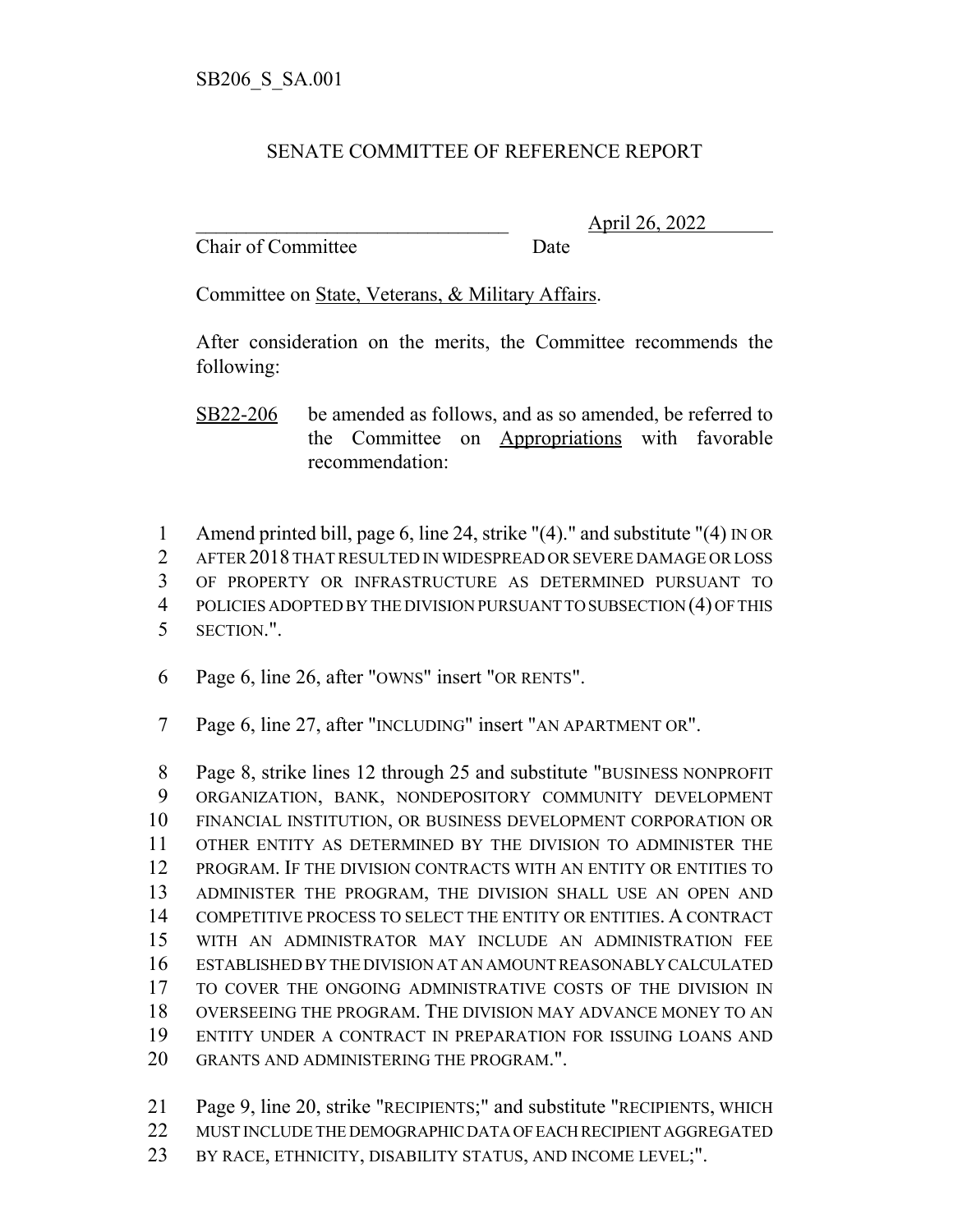- Page 10, after line 3 insert:
- "(j) EQUITABLE COMMUNITY OUTREACH AND EQUITABLE ACCESS TO PROGRAM INFORMATION, INCLUDING COMMUNICATIONS IN THE RELEVANT LANGUAGES OF THE COMMUNITY AND EQUITABLE HEARING, SIGHT, AND PHYSICAL ACCESSIBILITY; AND".
- Reletter succeeding paragraph accordingly.
- Page 10, line 7, after "APPLICANTS." insert "IN REVIEWING APPLICATIONS AND AWARDING GRANTS, THE DIVISION SHALL GIVE PRIORITY TO ELIGIBLE APPLICANTS WHO DEMONSTRATE THAT THEIR NEEDS CANNOT BE MET BY OTHER SOURCES OF ASSISTANCE.".
- Page 10, line 18, strike "RESISTANCE" and substitute "AND OTHER NATURAL HAZARD MITIGATION".
- Page 11, line 6, after "DURING" insert "RELOCATION OR".

 Page 11, line 26, strike "RECONSTRUCTION," and substitute "RECONSTRUCTION AND TEMPORARY RENTAL ASSISTANCE FOR DISPLACED RENTERS,".

- Page 12, line 7, strike "CHANGE," and substitute "CHANGE OR REDUCE ACTIONS THAT CONTRIBUTE TO CLIMATE CHANGE,".
- Page 12, line 10, strike "OR".
- Page 12, line 11, strike "COSTS" and substitute "ANY UNMET NEEDS".
- Page 12, line 14, strike "ASSISTANCE PROGRAMS. COSTS" and substitute
- "ASSISTANCE, INCLUDING ASSISTANCE PROVIDED PURSUANT TO SECTION
- 24-33.5-704 (7)(j). UNMET NEEDS".
- Page 12, strike lines 16 through 23.
- Renumber succeeding subparagraphs accordingly.
- Page 13, line 3, strike "DISASTER." and substitute "DISASTER; OR
- (f) ASSIST ELIGIBLE APPLICANTS IN ADDRESSING OTHER RELATED
- UNMET NEEDS AS ALLOWED BY THE POLICIES ADOPTED BY THE DIVISION
- 29 PURSUANT TO SUBSECTION (4) OF THIS SECTION IN ORDER TO RECOVER OR
- REBUILD FROM A DECLARED DISASTER.".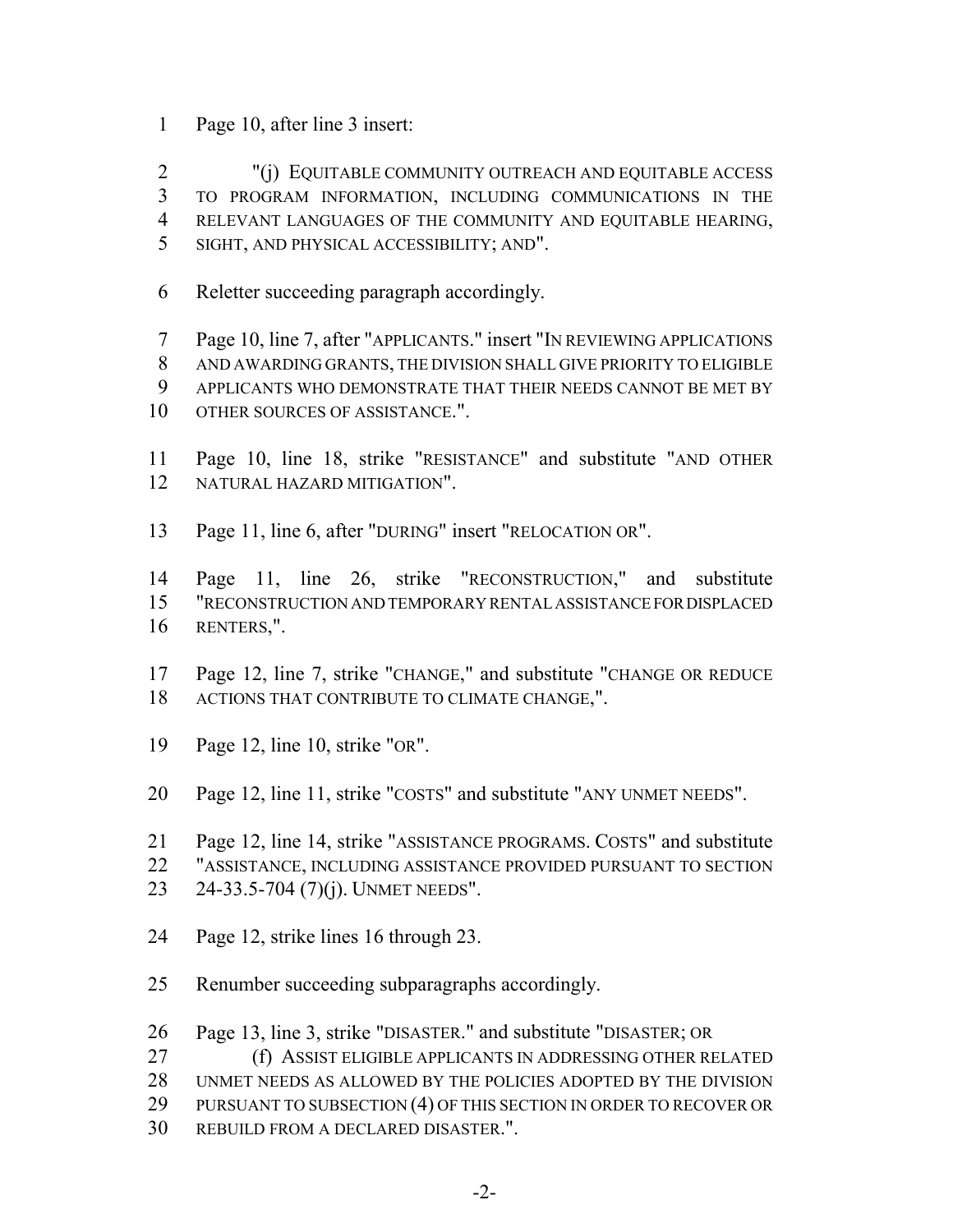Page 13, after line 24 insert:

 "(8) THE DIVISION AND THE DEPARTMENT OF LOCAL AFFAIRS SHALL COLLABORATE WITH THE COLORADO ENERGY OFFICE CREATED IN SECTION 24-38.5-101 ON THE IMPLEMENTATION OF THIS SECTION AS SET FORTH IN SECTION 24-38.5-113 (8).".

- Renumber succeeding subsection accordingly.
- Page 14, line 5, strike "(8)" and substitute "(9)".

 Page 16, strike lines 7 through 18 and substitute "ORGANIZATION, BANK, NONDEPOSITORY COMMUNITY DEVELOPMENT FINANCIAL INSTITUTION, OR BUSINESS DEVELOPMENT CORPORATION OR OTHER ENTITY AS DETERMINED BY THE OFFICE TO ADMINISTER THE PROGRAM. IF THE OFFICE CONTRACTS WITH AN ENTITY OR ENTITIES TO ADMINISTER THE PROGRAM, THE OFFICE SHALL USE AN OPEN AND COMPETITIVE PROCESS TO SELECT THE ENTITY OR ENTITIES. A CONTRACT WITH AN ADMINISTRATOR MAY INCLUDE AN ADMINISTRATION FEE ESTABLISHED BY THE OFFICE AT AN AMOUNT REASONABLY CALCULATED TO COVER THE ONGOING ADMINISTRATIVE COSTS OF THE OFFICE IN OVERSEEING THE PROGRAM. THE OFFICE MAY ADVANCE MONEY TO AN ENTITY UNDER A CONTRACT IN PREPARATION FOR ISSUING LOANS AND GRANTS AND ADMINISTERING THE PROGRAM.".

- Page 17, line 15, strike "RECIPIENTS;" and substitute "RECIPIENTS, WHICH
- MUST INCLUDE THE DEMOGRAPHIC DATA OF EACH RECIPIENT AGGREGATED
- 22 BY RACE, ETHNICITY, DISABILITY STATUS, AND INCOME LEVEL;".
- Page 17, line 18, strike the second "AND".
- Page 17, after line 18 insert:
- "(IX) EQUITABLE COMMUNITY OUTREACH AND EQUITABLE ACCESS TO PROGRAM INFORMATION, INCLUDING COMMUNICATIONS IN THE RELEVANT LANGUAGES OF THE COMMUNITY AND EQUITABLE HEARING, SIGHT, AND PHYSICAL ACCESSIBILITY; AND".
- Renumber succeeding subparagraph accordingly.
- Page 19, strike lines 13 through 15 and substitute:
- "(8) IN IMPLEMENTING THIS SECTION, THE OFFICE SHALL COLLABORATE WITH THE DEPARTMENT OF LOCAL AFFAIRS CREATED IN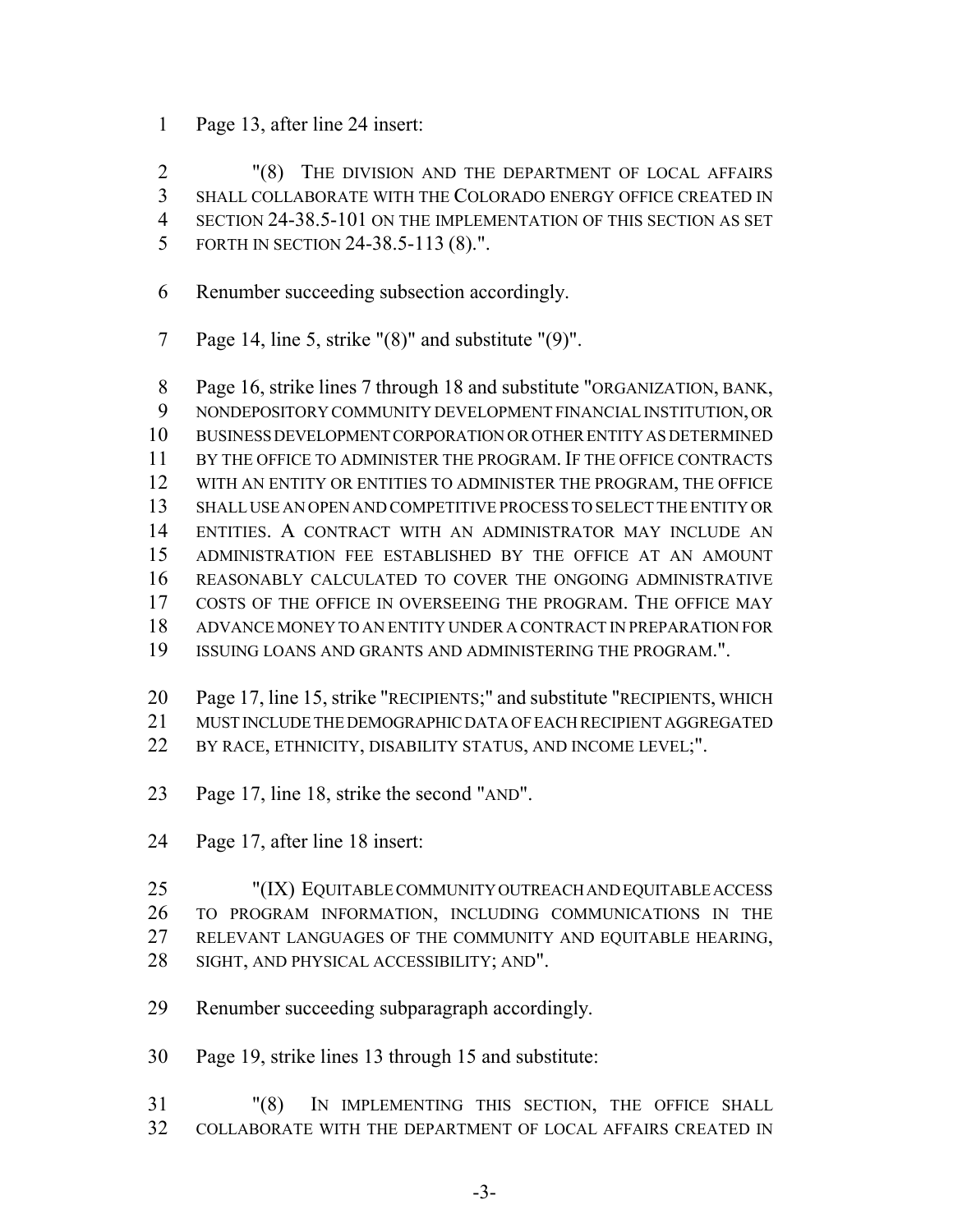SECTION 24-1-125 IN ORDER TO OFFER STREAMLINED CUSTOMER SERVICE FOR THE SUSTAINABLE REBUILDING PROGRAM AND THE DISASTER RESILIENCE REBUILDING PROGRAM CREATED IN SECTION 24-32-132. THE OFFICE AND THE DEPARTMENT OF LOCAL AFFAIRS SHALL SEEK TO CREATE A SINGLE PUBLIC-FACING, USER-FRIENDLY INTERFACE FOR THE TWO PROGRAMS IN ENGLISH AND SPANISH THAT PRIORITIZES ACCESSIBILITY AND EASE OF NAVIGATION FOR APPLICANTS.".

Page 23, strike lines 25 through 27.

 Page 24, strike lines 1 and 2 and substitute "OFFICE. THE OFFICE SHALL: (I) COORDINATE DISASTER RECOVERY EFFORTS FOR THE GOVERNOR'S OFFICE, AS DETERMINED BY THE GOVERNOR AND CONSISTENT WITH SECTIONS 24-33.5-704 (6.5) AND 24-33.5-705.2, SEEKING TO INTEGRATE CLIMATE RESILIENCE AND ADAPTATION INTO RECOVERY EFFORTS; AND

 (II) DEVELOP, PUBLISH, AND IMPLEMENT THE STATEWIDE CLIMATE PREPAREDNESS ROADMAP REQUIRED PURSUANT TO SECTION 24-38.8-103 (1).".

 Page 24, line 4, strike "GROUPS" and substitute "GROUPS, WITH PARTICULAR ATTENTION TO THE INCLUSION, ACCESSIBILITY, AND ENGAGEMENT OF DISPROPORTIONATELY IMPACTED COMMUNITIES, AS DEFINED IN SECTION 24-4-109 (2)(b)(II),".

- Page 24, line 10, strike "ROADMAP" and substitute "ROADMAP, INCLUDING ALL SUBSEQUENT UPDATES,".
- Page 24, line 20, strike "RECOVERY." and substitute "RECOVERY, INCLUDING NEW OR UPDATED PLANS COMPLETED AFTER THE INITIAL 26 PUBLICATION OF THE ROADMAP.".
- Page 25, line 4, after "DEVELOPMENT," insert "WATER QUALITY AND QUANTITY,".

 Page 25, strike lines 6 through 9 and substitute "ECOSYSTEM-BASED ADAPTATION STRATEGIES AND BEST AVAILABLE SCIENCE, TO ENSURE THE LONG-TERM HEALTH OF THE STATE'S LANDS, PEOPLE, WATERS, WILDLIFE, NATIVE BIODIVERSITY, AND NATURAL SYSTEMS; INCREASE THE RESILIENCE OF COLORADO'S SPECIES, HABITATS, ECOSYSTEMS, AND NATURAL INFRASTRUCTURE TO THE EFFECTS OF CLIMATE CHANGE; AND INFORM THE DEVELOPMENT OF STATEWIDE CONSERVATION GOALS, IN ONGOING COORDINATION WITH THE DIVISION OF PARKS".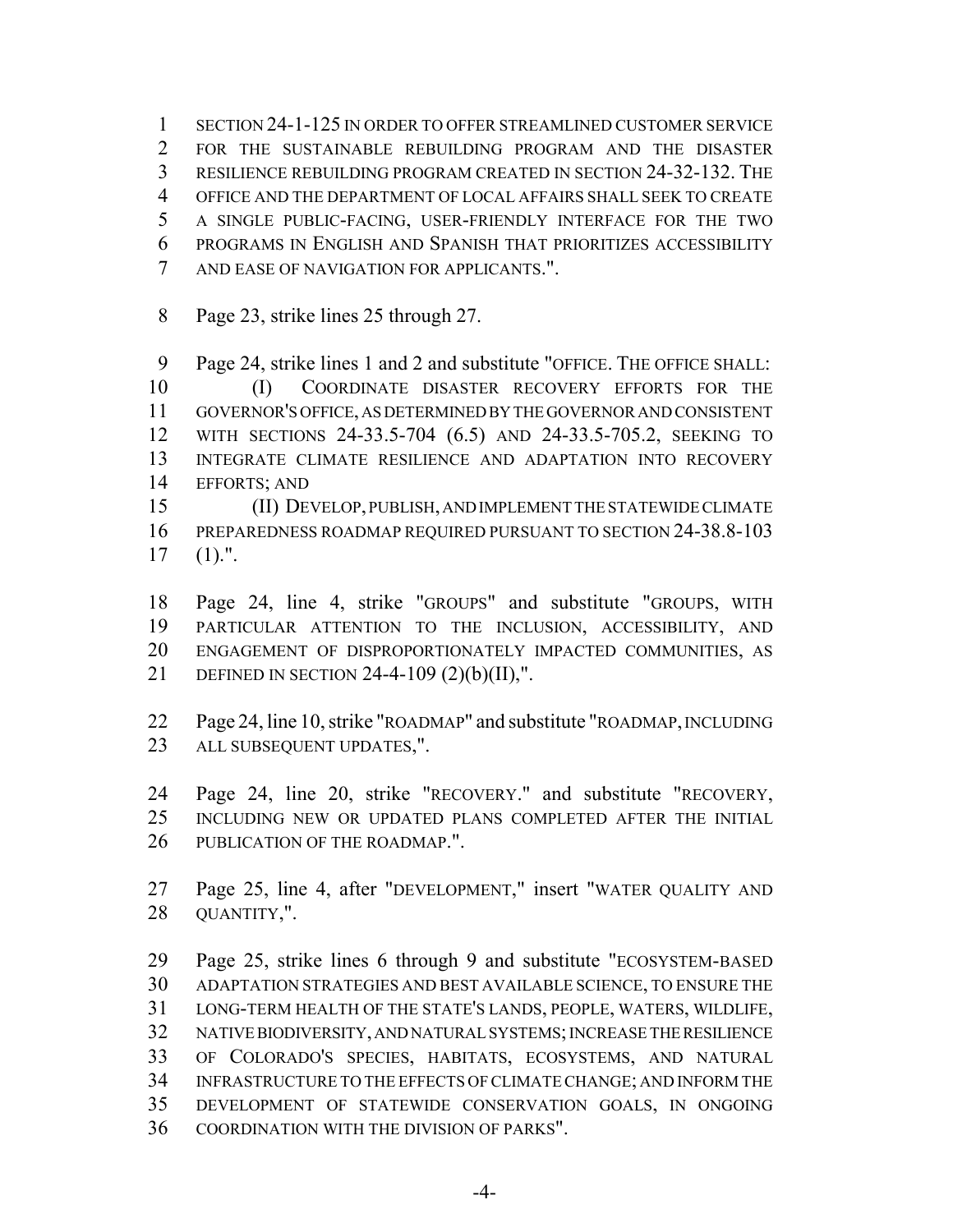Page 25, line 17, strike "COMMUNITIES;" and substitute "COMMUNITIES IN

COORDINATION WITH THE DEPARTMENT OF PUBLIC SAFETY CREATED IN

SECTION 24-33.5-103, THE DEPARTMENT OF LOCAL AFFAIRS CREATED IN

- SECTION 24-1-125, AND THE COLORADO RESILIENCY OFFICE CREATED IN
- SECTION 24-32-122;".

 Page 25, line 18, strike "ACKNOWLEDGES THAT CERTAIN COMMUNITIES" and substitute "ACTIVELY TAKES INTO ACCOUNT THAT DISPROPORTIONATELY IMPACTED COMMUNITIES, AS DEFINED IN SECTION 9 24-4-109  $(2)(b)(II)$ ,".

Page 25, after line 22 insert:

 "**SECTION 5.** In Colorado Revised Statutes, **add** 10-1-143 as follows:

 **10-1-143. Study on homeowner's insurance - repeal.** (1) THE COMMISSIONER SHALL CONDUCT A STUDY AND PREPARE A REPORT CONCERNING METHODS TO ADDRESS THE STABILITY, AVAILABILITY, AND AFFORDABILITY OF HOMEOWNER'S INSURANCE FOR COLORADANS WITH A FOCUS ON STABILIZING THE CURRENT MARKET. THE STUDY MUST TAKE INTO CONSIDERATION:

(a) CURRENT MARKET CONDITIONS, INCLUDING:

**(I) AVAILABILITY OF COVERAGE BY COUNTY OR ZIP CODE;** 

21 (II) AFFORDABILITY OF COVERAGE BY PROPERTY VALUE; AND

- **(III) IDENTIFICATION OF AREAS OF THE STATE WITH PARTICULAR** 23 RISK CONCERNS;
- 

(b) POTENTIAL PREMIUM IMPACTS TO CONSUMERS; AND

 (c) MEASURES AND PROGRAMS TO ENSURE THE LONG-TERM SUSTAINABILITY AND AVAILABILITY OF HOMEOWNER'S INSURANCE COVERAGE.

28 (2) (a) THE COMMISSIONER MAY CONTRACT WITH A THIRD PARTY 29 TO CONDUCT THE STUDY REQUIRED IN SUBSECTION (1) OF THIS SECTION. THE COMMISSIONER IS NOT REQUIRED TO COMPLY WITH THE "PROCUREMENT CODE", ARTICLES 101 TO 112 OF TITLE 24, FOR PURPOSES OF THIS SUBSECTION (2).

 (b) THE COMMISSIONER AND ANY THIRD PARTY CONDUCTING THE STUDY SHALL ENGAGE WITH AND SEEK INPUT FROM CARRIERS, CONSUMER GROUPS, AND OTHER INTERESTED PARTIES.

 (3) THE COMMISSIONER SHALL SUBMIT THE REPORT REQUIRED BY THIS SECTION TO THE HOUSE OF REPRESENTATIVES BUSINESS AFFAIRS AND LABOR COMMITTEE, THE SENATE BUSINESS, LABOR, AND TECHNOLOGY COMMITTEE, OR THEIR SUCCESSOR COMMITTEES, AND THE JOINT BUDGET COMMITTEE. THE REPORT MAY BE CONSIDERED, AS NECESSARY, IN THE BUDGETING PROCESS.THE REPORT MAY INCLUDE RECOMMENDATIONS FOR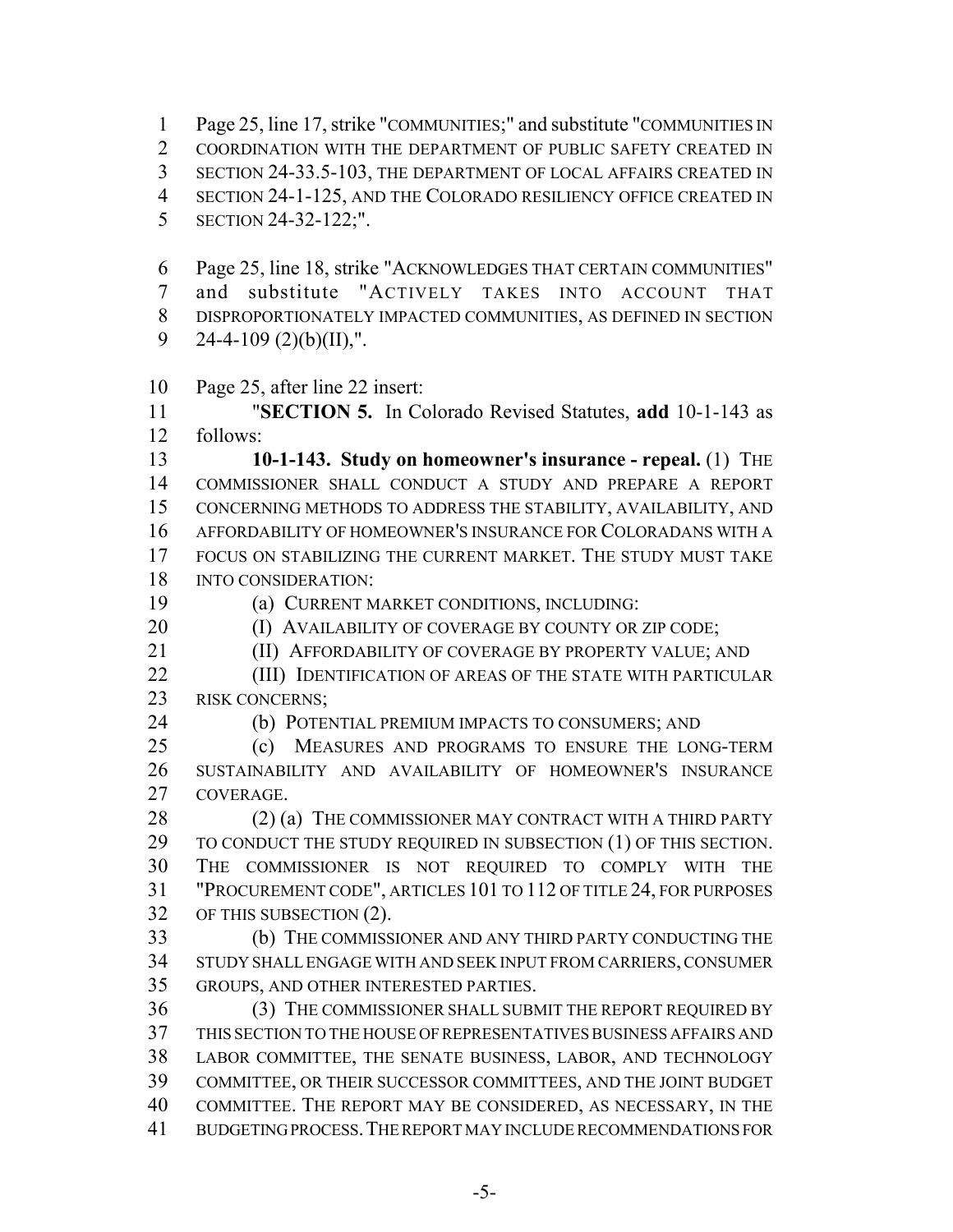OTHER PROPERTY INSURANCE MARKETS THAT NEED TO BE STUDIED.

(4) THIS SECTION IS REPEALED, EFFECTIVE JULY 1, 2023.

 **SECTION 6.** In Colorado Revised Statutes, 24-33.5-1203, **add** 4  $(1)(x)$  as follows:

 **24-33.5-1203. Duties of division.** (1) The division shall perform the following duties:

 (x) ESTABLISH AND MAINTAIN A STATEWIDE FIRE DISPATCH CENTER TO ENSURE RAPID RESPONSE OF FIRE-BASED RESOURCES TO EMERGING WILDFIRE AND ALL-HAZARD INCIDENTS IN SUPPORT OF LOCAL, COUNTY, STATE, AND FEDERAL AGENCIES IN COLORADO.

 **SECTION 7.** In Colorado Revised Statutes, 24-33.5-1228, **amend** (3)(c)(I); and **add** (2.5)(b)(V) and (3)(c)(III) as follows:

 **24-33.5-1228. Colorado firefighting air corps - creation - powers - aircraft acquisitions required - center of excellence - unmanned aircraft systems study and pilot program - Colorado firefighting air corps fund - creation - report - rules.** (2.5) (b) The center of excellence shall perform, but is not limited to, the following functions:

 (V) DEVELOP AND IMPLEMENT A COLORADO TEAM AWARENESS KIT FOR INTERESTED PUBLIC SAFETY AGENCIES IN THE STATE.

21 (3) (c) (I) EXCEPT AS PROVIDED IN SUBSECTION (3)(c)(III) OF THIS SECTION, the division shall use the money in the Colorado firefighting air corps fund for the purposes of subsection (2.5) of this section and for paying the direct and indirect costs of maintaining the Colorado firefighting air corps, including expenses associated with acquisition, retrofitting, labor, equipment, supply, transportation, air, mobilization, repair, maintenance, and demobilization.

28 (III) WITHIN THREE DAYS OF THE EFFECTIVE DATE OF THIS 29 SUBSECTION  $(3)(c)(III)$ , THE STATE TREASURER SHALL TRANSFER FIFTEEN MILLION FIVE HUNDRED THOUSAND DOLLARS FROM THE DISASTER EMERGENCY FUND CREATED IN SECTION 24-33.5-706 (2)(a) TO THE COLORADO FIREFIGHTING AIR CORPS FUND CREATED IN SUBSECTION (3)(a) OF THIS SECTION. NOTWITHSTANDING ANY OTHER REQUIREMENT OF THIS SECTION, THE DIVISION SHALL USE THE MONEY TRANSFERRED PURSUANT TO THIS SUBSECTION (3)(c)(III) FOR THE FOLLOWING PURPOSES IN FISCAL YEAR 2021-22 AND IN FISCAL YEAR 2022-23:

 (A) ESTABLISHING AND MAINTAINING A STATEWIDE FIRE DISPATCH CENTER TO ENSURE RAPID RESPONSE OF FIRE-BASED RESOURCES TO EMERGING WILDFIRE AND ALL-HAZARD INCIDENTS IN SUPPORT OF LOCAL, COUNTY, STATE, AND FEDERAL AGENCIES IN COLORADO IN ACCORDANCE WITH SECTION 24-33.5-1203 (1)(x);

 (B) THE LEASING BY THE DIVISION OF APPROPRIATE AVIATION RESOURCES CONFIGURED FOR WILDFIRE SUPPRESSION, FOR THE